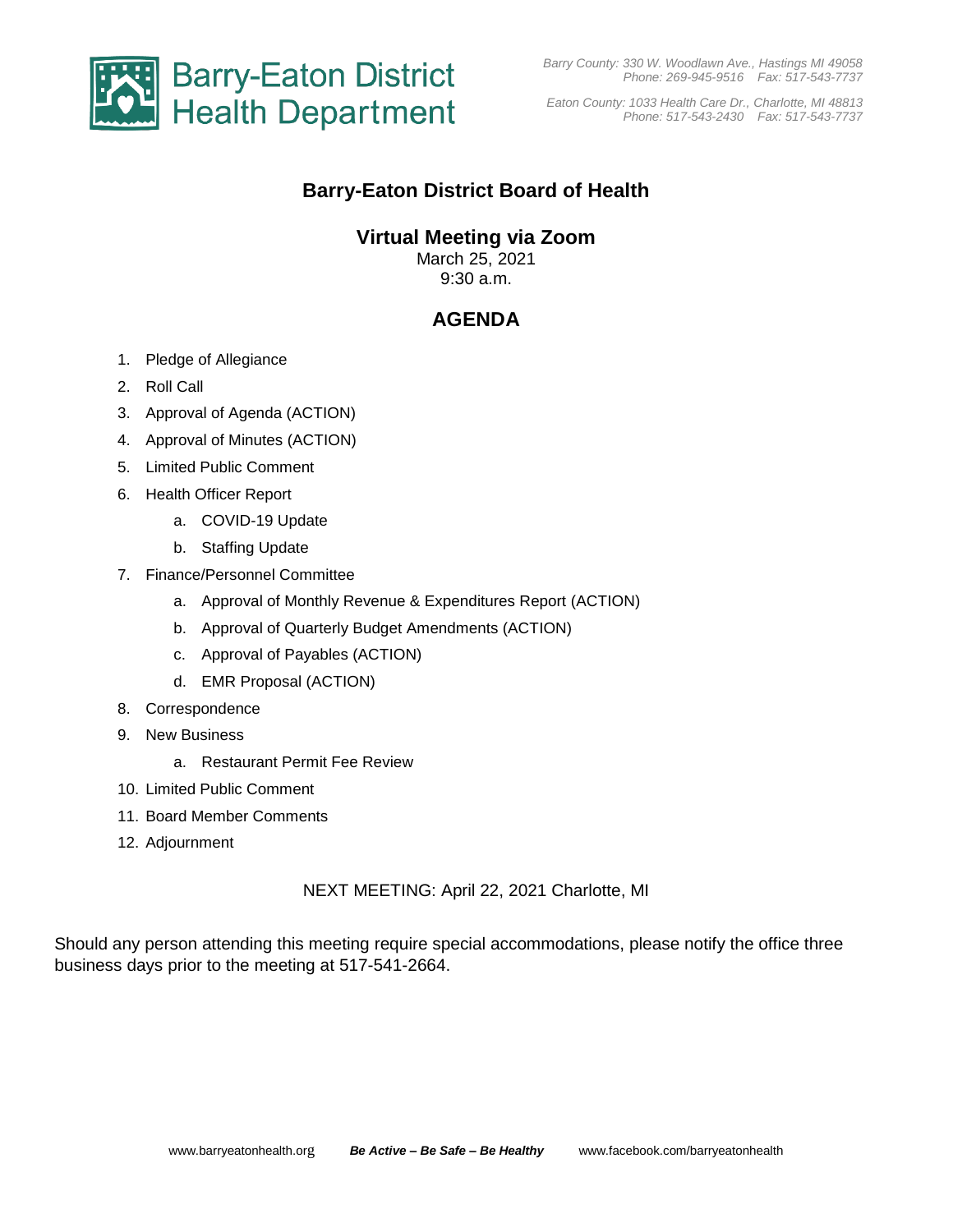

*Eaton County: 1033 Health Care Dr., Charlotte, MI 48813 Phone: 517-543-2430 Fax: 517-543-7737*

### Minutes of the Board of Health Regular Meeting March 25, 2021 Virtual Meeting via Zoom

Meeting was called to order by Chairperson Geiger at 9:30 a.m.

| 1. Pledge of<br>Allegiance          |                       | All present joined in for the Pledge of Allegiance.                                                                                                                                                                                                                                                                                                                                                                                                                                                                                                                                                                                                                                                                                                                                                                                                                                                                                |
|-------------------------------------|-----------------------|------------------------------------------------------------------------------------------------------------------------------------------------------------------------------------------------------------------------------------------------------------------------------------------------------------------------------------------------------------------------------------------------------------------------------------------------------------------------------------------------------------------------------------------------------------------------------------------------------------------------------------------------------------------------------------------------------------------------------------------------------------------------------------------------------------------------------------------------------------------------------------------------------------------------------------|
| <b>Roll Call</b><br>2.              |                       | Board Members Present: Commissioner Jeremy Whittum, Commissioner Jon<br>Smelker, Commissioner Dave Jackson, Commissioner Blake Mulder,<br>Commissioner Joe Brehler and Commissioner Ben Geiger.<br>Staff Present: Colette Scrimger (Health Officer), Andrew Roush (Administrative<br>Services Director), Jay VanStee (Environmental Health Director), Taylor<br>Olsabeck (Epidemiologist) and Anne Barna (Planning and Health Promotion<br>Director).                                                                                                                                                                                                                                                                                                                                                                                                                                                                              |
| Approval of<br>3.<br>Agenda         |                       | Motion by Commissioner Jackson, supported by Commissioner Brehler to<br>approve the agenda as provided. All ayes, motion carried. Roll Call Vote:<br>Mulder - YES, Jackson - YES, Brehler - YES, Whittum - YES, Geiger - YES,<br>Smelker - YES. Motion carried.                                                                                                                                                                                                                                                                                                                                                                                                                                                                                                                                                                                                                                                                    |
| Approval of<br>4.<br><b>Minutes</b> |                       | Motion by Commissioner Mulder, supported by Commissioner Jackson to<br>approve the February 2021 Regular Meeting minutes as provided. All ayes,<br>motion carried. Roll Call Vote: Geiger - YES, Whittum - YES, Brehler - YES,<br>Smelker - YES, Jackson - YES, Mulder - YES. Motion carried.                                                                                                                                                                                                                                                                                                                                                                                                                                                                                                                                                                                                                                      |
| 5.<br>Comment                       | <b>Limited Public</b> | Joel Ibbottson, from Rutland Township, requested the Board to provide<br>regulatory relief pertaining to permit fees.                                                                                                                                                                                                                                                                                                                                                                                                                                                                                                                                                                                                                                                                                                                                                                                                              |
| 6.<br>Report                        | <b>Health Officer</b> | COVID-19 Update<br>а.<br>Taylor provided the Board with a summary of Covid case data from the<br>past year, including County specific statistics related to number of<br>cases, hospitalizations and deaths. Anne presented data from the State<br>of Michigan's Vaccine Dashboard, which displays the number of<br>vaccines distributed and administered within our district. More<br>information related to our Covid-19 data is available at<br>www.barryeatonhealth.org.<br>b. Staffing Update<br>The Agency still has a variety of vacancies and is actively seeking<br>candidates to fill the available positions. Colette shared a revised<br>organizational chart proposing the addition of a Maternal & Child Health<br>Supervisor within the Personal Health Department, as well as extending<br>the three Disease Investigators through the end of the fiscal year.<br>Discussion followed and questions were answered. |